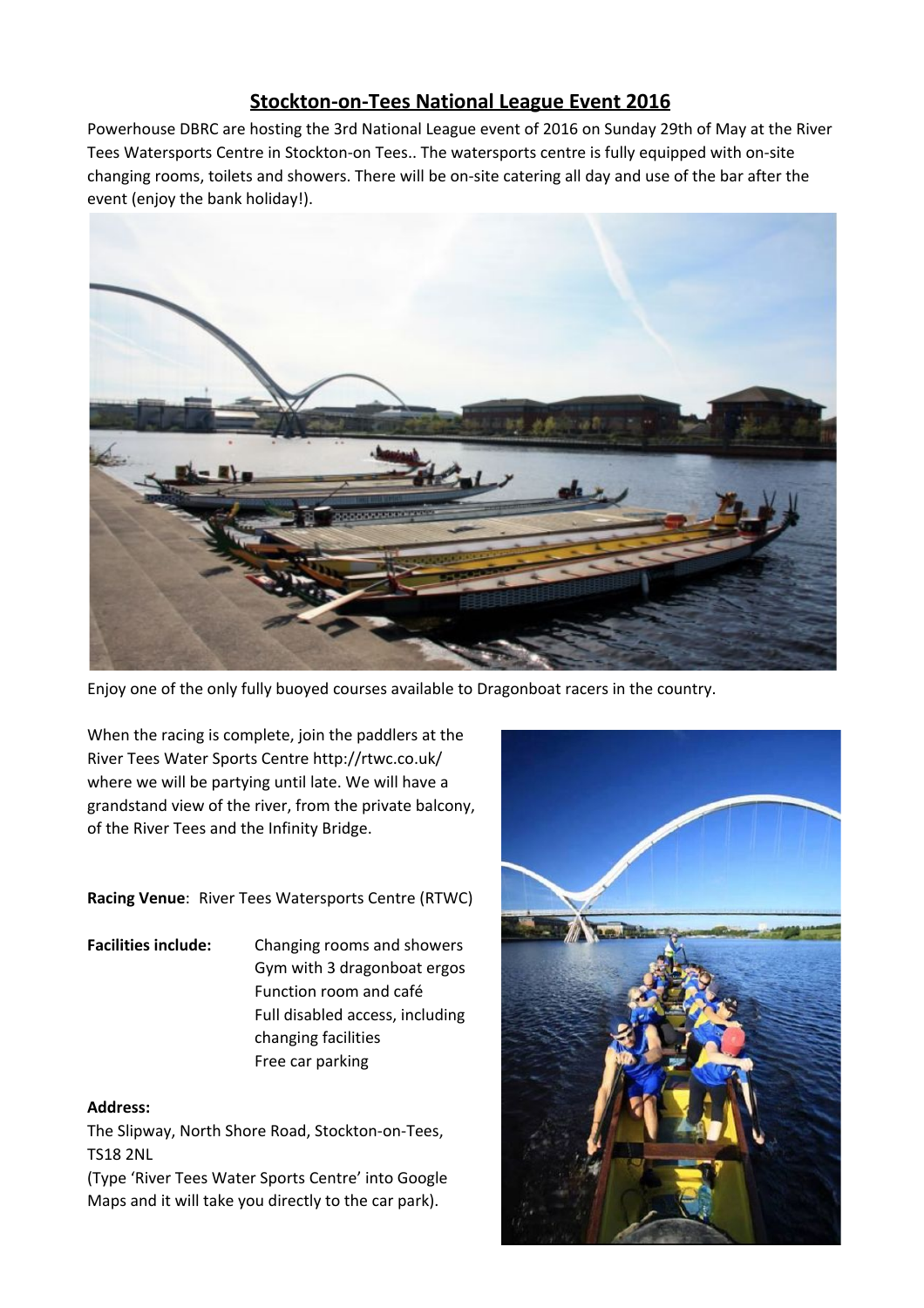## **Directions:**

From A19: Take the turn-off to the A1046, Portrack Lane towards Stockton; Continue past Asda straight over the next roundabout and traffic lights; Take the first exit at the next roundabout onto Dugdale Street; Turn right at the end onto North Shore Road;

From A66: Take the turn-off to the A135 heading to Stockton

Keep in the right-hand lane at the traffic lights and take the third exit Keep in the second lane at the lights and follow the road off to the right to the North Shore (A135) Keep in the third lane and once past the lights, take the turning to the left, North Shore Road.

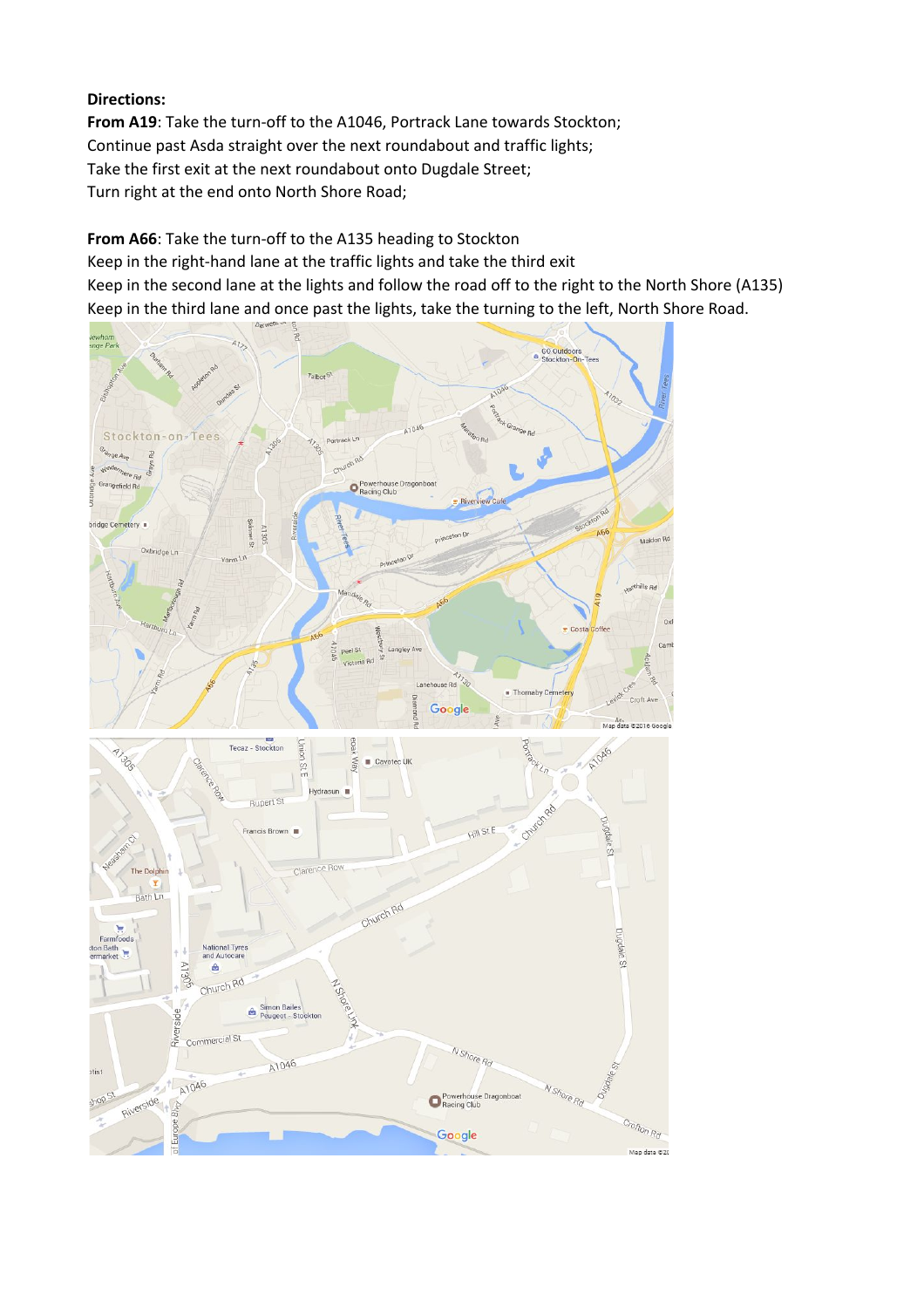## **Parking:**

Parking is limited on site. There are 40 parking spaces available within the RTWC car park, but these will be prioritised for officials and volunteers first. However, nearby free parking will be 2mins walk away from the RTWC, as directed by volunteers.

## **Trailer Parking:**

Trailer storage is strictly off-site. All trailers to be stored (as always) in the nearby Prestons of Potto haulage yard, roughly 1min drive away. See picture below.



#### **Boat Loading:**

Please aim to arrive as early as possible as access to the slipway is limited and becomes congested quickly. Boats are to be loaded onto the water with the aid of other crews, then moved away from the slipway to the jetties.

#### **Provisional Race Program:**

We will have four lane racing (each lane is deeper than 5m) with a round-robin format over 200m, 500m and 2000m (single turn) distances. The course is buoyed, all races count towards league points.

#### **Race Categories:**

200m Open, 1st 2nd 3rd. 200m Plate, 1st 2nd 3rd. 200m Ladies Cup, 1st 2nd 3rd. 200m Ladies Plate, 1st 2nd 3rd. 200m Juniors, 1st 2nd 3rd. 500m Open, 1st 2nd 3rd. 500m Plate, 1st 2nd 3rd. 500m Bowl, 1st 2nd 3rd. 2000m Open, 1st 2nd 3rd. 2000m Plate, 1st 2nd 3rd. 2000m Bowl, 1st 2nd 3rd.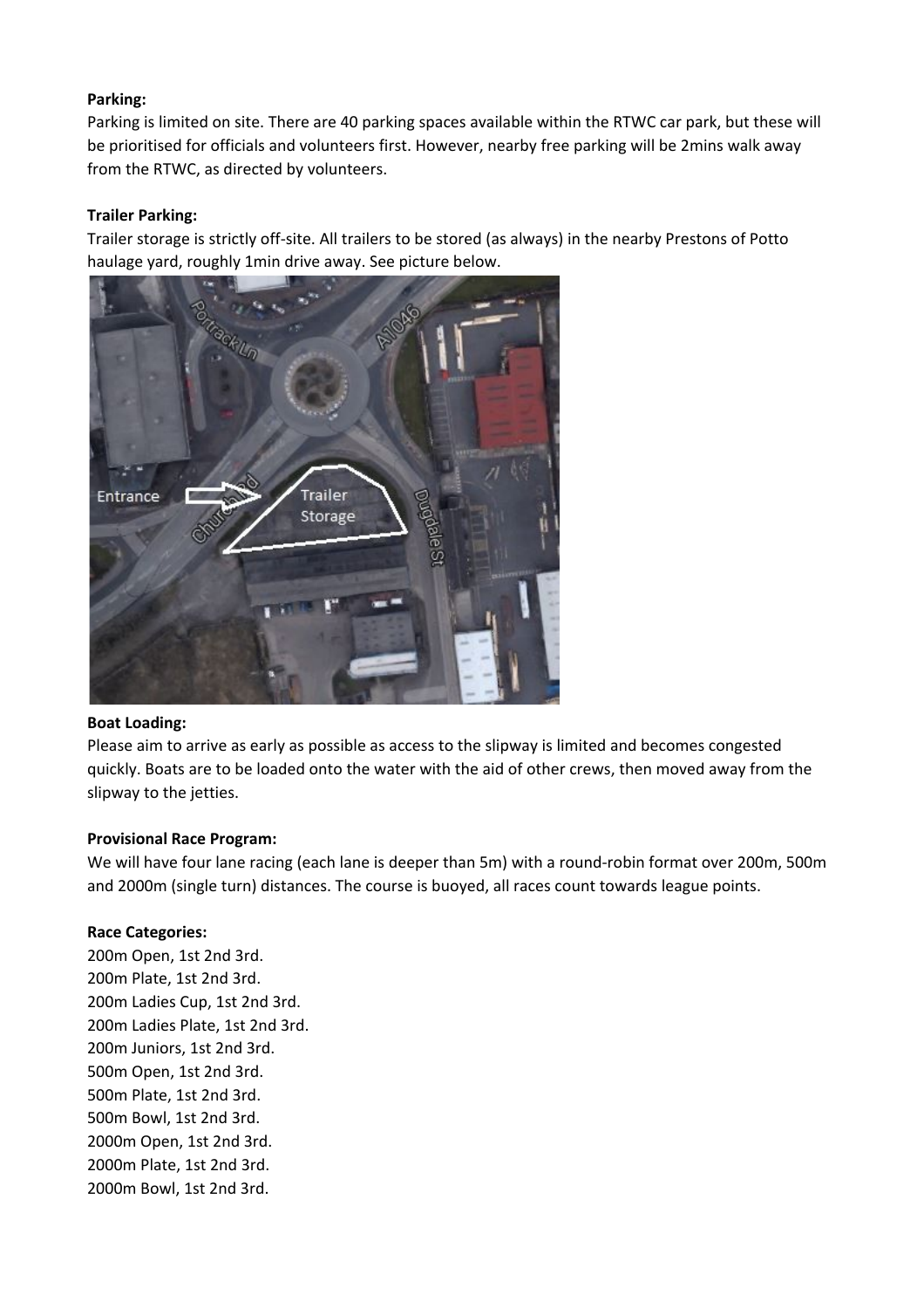## **Crew Managers:**

The crew managers meeting will take place in the bar at 08:45. Racing will commence at 09:30, boat loading for the first race should be at 09:20. Racing is expected to be complete by 17:00.

## **Tents & Marquees:**

These can be erected directly in front of the boathouse shutters. However please keep the public footpath open, this is marked by the change in the concrete blockwork, roughly 5m in front of the shutters. Weights will be required to secure tents/marquees if windy, due to the hardstanding.

## **Additional Notices:**

Please note that there is limited locker storage space within the RTWC for valuables. Paddlers are reminded to take personal responsibility for any valuables that you choose to bring to each event.